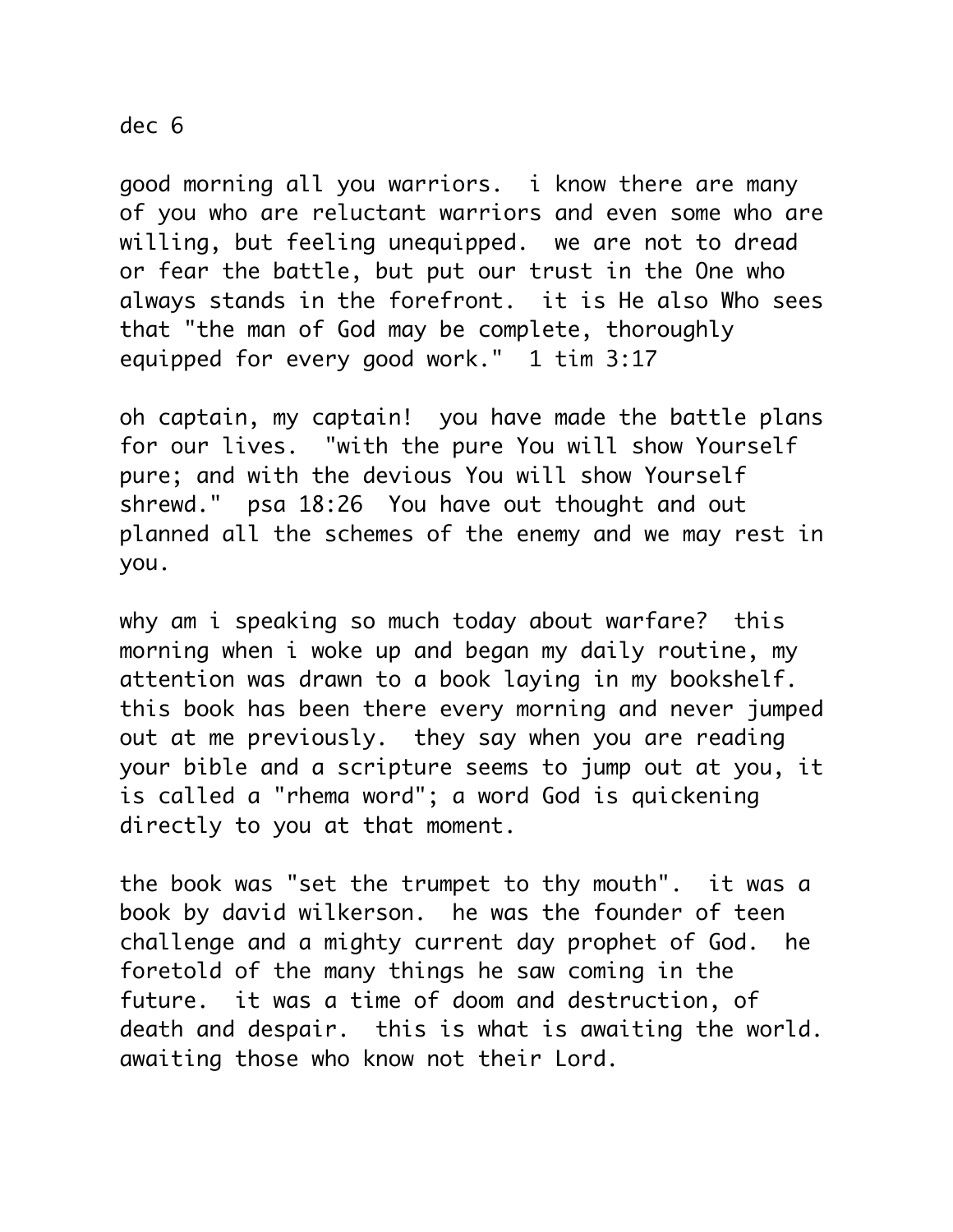God says it is time to put the trumpet to our lips and blow loudly. i am not a prophet, but i do know my Father's voice. now is the time if you're going to serve Him. i believe He has made each of us watchmen in our own little realm. you can reach a number of people that i may never know. it is up to each to blow the trumpet to those within their hearing.

"the watchman said, "the morning comes, and also the night. if you will inquire, inquire; return! come back!"" isa 21:12 there is such a night coming such as the world has never known. the evil we suffer now will seem only a minor irritation then. "on some have compassion, using discernment. and others save with fear while pulling them out of the fire, hating even the garment stained by the flesh." jude 22-23

there are only a few who may be reached by "reasoning" alone. some men of renown and wisdom have come to faith, but they are the exceptions. and still they could not have come without the drawing of the Holy Spirit. yes, the blessed Holy Spirit, always there and always urging.

i have heard the pope has said to witness but never proselytize. proselytize means to advocate, convert, convince and win over. i will stand with the apostle paul every time and say as he did, "i perceive that in all things you are very religious." acts 17:22 they may be sincere in every way, but sincerely wrong. he then proceeded to persuade them all of the God they worshiped without knowing.

one born into a religion is often weary or even afraid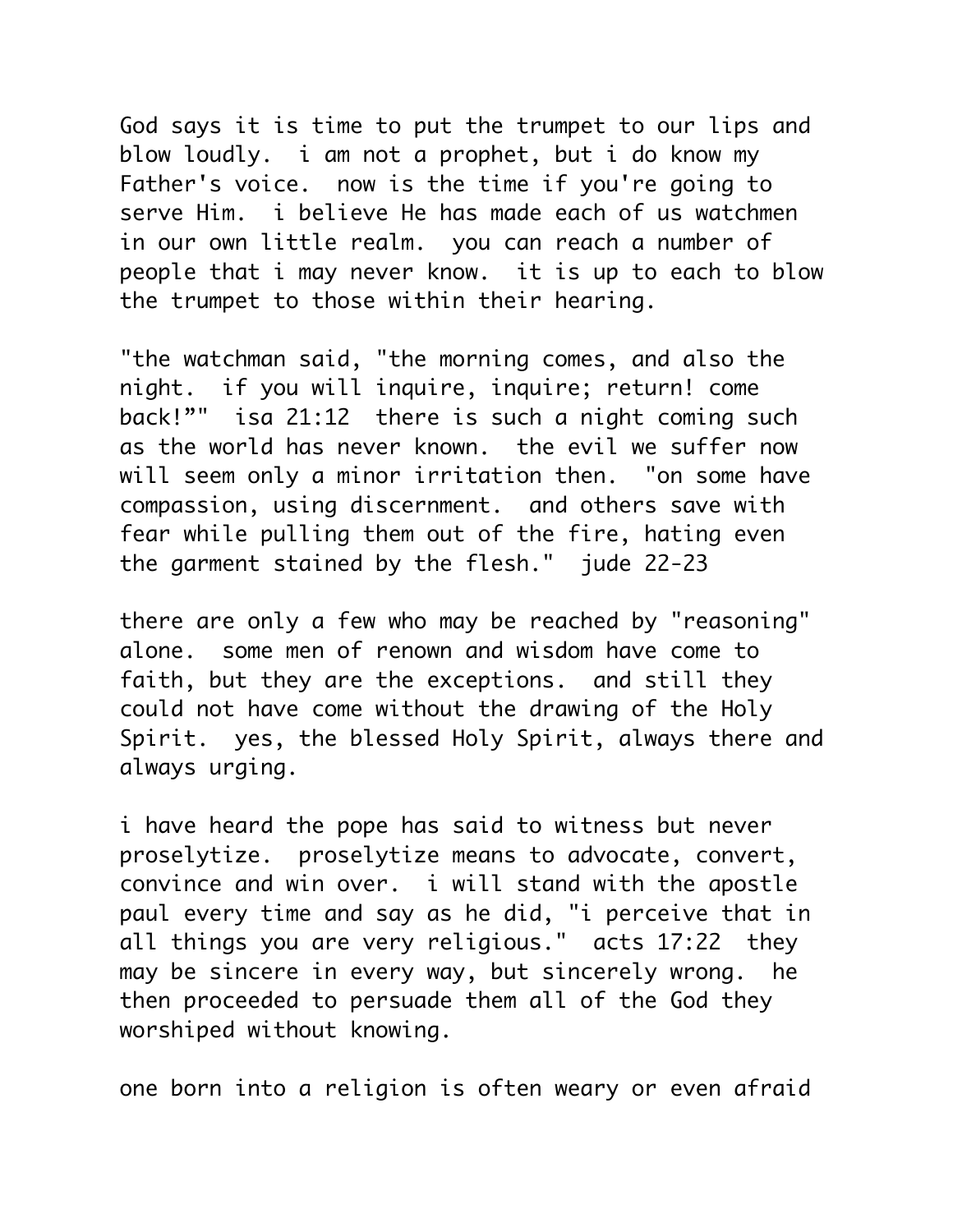to question further. culture and family can all be intimidating. who knows if your discovery of the truth may spread to your family? all i would say to those is this: ask God to make His self known to you. if your heart sincerely desires to know the truth, whatever it is, He will reveal it to you. don't just accept a set of rules laid down to you by others.

i can never compromise on the word of God and my belief. my hope and all my trust requires believing the words my Lord spoke. He spoke this: "I am the way, the truth, and the life. no one comes to the Father except through Me." john 14:6 i have heard it said: "He was either a liar, a lunatic or Lord." i choose the latter. one cannot say that He was just a decent man or a prophet with good teachings. He accepted worship. "and Thomas answered and said to Him, "My Lord and my God!"" john 20:28

this in itself was a blasphemous thing. that is unless He really was God. did He perform mighty miracles? did He forgive sin? did He prove Himself in every way? did He then rise from the dead, proving His claim? no, He was not just a good teacher or even a prophet of God. He is the third part of the Godhead and, "without Him nothing was made that was made." john 1:3

yes! blow the trumpet, proselytize, snatch those souls. as they say in my circles" woo, win, convict and convince. persuade those who may be persuaded. reason with those who may be reasoned with. pray earnestly for those that remain in doubt. "but sanctify the Lord God in your hearts, and always be ready to give a defense to everyone who asks you a